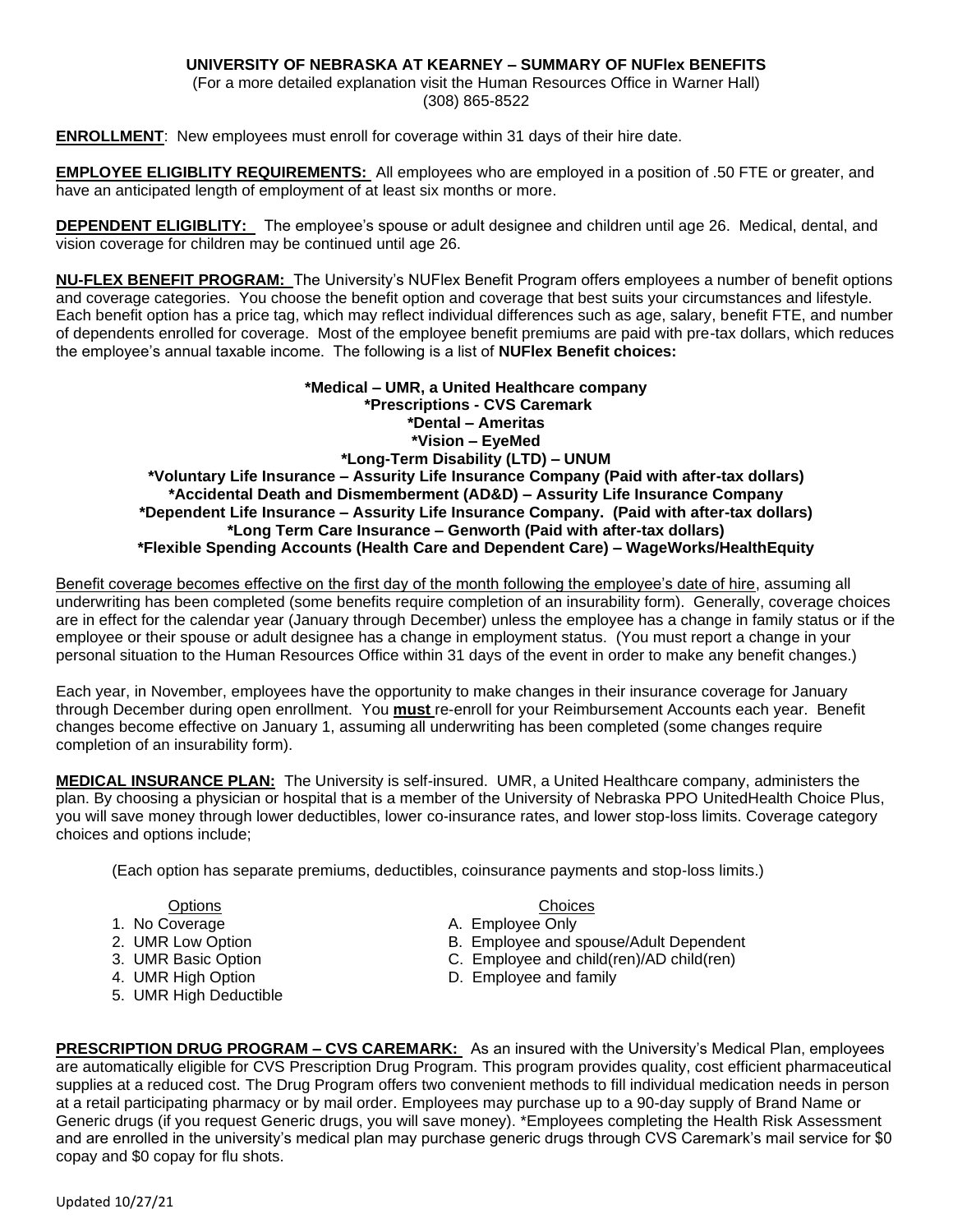**DENTAL INSURANCE PLAN:** The Ameritas Dental Plan covers services ranging from routine preventive & diagnostic, restorative and major dental services as well as a \$2,000.00/person lifetime maximum for orthodontic care. If you enroll, you may change your dental coverage category (who is covered) when a family status change occurs.

**VISION CARE INSURANCE:** The EyeMed vision care plan is a group plan dedicated to the promotion of eye health and good vision by providing benefits for comprehensive eye exams and corrective eyewear. If you enroll, you may change your vision coverage category (who is covered) when a family status change occurs.

**LONG-TERM DISABILITY INSURANCE PLAN:** Employee chooses either an income replacement of 50% or 66 2/3% of their monthly salary with an elimination (waiting) period of 90 days or 180 days. If an individual becomes partially or totally disabled through an illness or injury and is unable to work, the LTD Plan is designed to restore part of the work earnings lost during the period of disability (pre-existing conditions may apply). While you are receiving disability benefits, both employee and employer's Retirement Plan contributions (based on your level of participation) will be deposited into a Retirement Plan on your behalf.

**LIFE INSURANCE PLAN:** This is term life insurance coverage (no cash value). The University includes an employerprovided life insurance benefit equal to one times the employee's annual budgeted salary up to a maximum of \$120,000. Employer provided coverage amounts which exceed \$50,000 will be subject to imputed income on the employee's W-2. The voluntary life insurance coverage options will remain basically the same and continue to be based in part on your tobacco-nicotine use. The maximum coverage for an employee is \$500,000. Insurance coverage exceeding \$250,000 will require proof of insurability. Premiums for coverage amounts are withheld on an after-tax basis.

**ACCIDENTAL DEATH AND DISMEMBERMENT INSURANCE PLAN:** AD&D pays benefits if the employee (or a covered family member) dies or is dismembered (loss of eye, arm, leg, etc.) as a result of an accident. There are eleven (11) AD&D options, ranging from no coverage to \$250,000. These options are in addition to the AD&D provided with the Life Insurance Plan.

**DEPENDENT LIFE INSURANCE PLAN:** Employees who elect dependent life insurance coverage will receive benefits if their spouse, adult designee or dependent child dies. The following is a list of the options available: **Coverage for Spouse/Adult Designee**

Option:

- 1. No coverage
- 2. \$10,000
- 3. \$20,000

# 4. \$50,000 – **Requires proof of insurability on spouse/adult designee.**

**NOTE:** Coverage for spouse cannot exceed the amount of life insurance the employee has elected. All coverage ends when the **employee** attains age 70.

### **Coverage for child over 6 months**

- 1. No coverage
- 2. \$5,000\*
- 3. \$10,000\*

\*Coverage for a child age 14 days to 6 months is equal to 10 percent of the above option amounts. No coverage for a child age 13 days or less.

Coverage for a dependent child ends when the child attains age 26.

**LONG TERM CARE INSURANCE:** The Genworth long term care plan provides a variety of support services for insureds that are unable to care for themselves, whether on a temporary or permanent basis. Long term care services can be received in your home, in a community based setting, such as adult day care, assisted living facility or nursing home. Premiums are based on your age at the time of enrollment and options selected. Coverage is also available for spouses, parents, parents-in-law, grandparents, and grandparents-in-law. Underwriting required.

**FLEXIBLE SPENDING ACCOUNTS:** All regular employees working at least half-time (.50 FTE) are eligible to participate in the Employee Flexible Spending Accounts. Contributions to these accounts reduce income subject to State and Federal income taxes and Social Security. Only expenses incurred after the employment date are covered.

**Health Care Account** – This account provides an opportunity for employees to pay certain eligible health care expenses with pre-tax dollars. Employees may contribute up to \$2700 annually. An annual contract is established which requires contributions to be made for a 12-month period.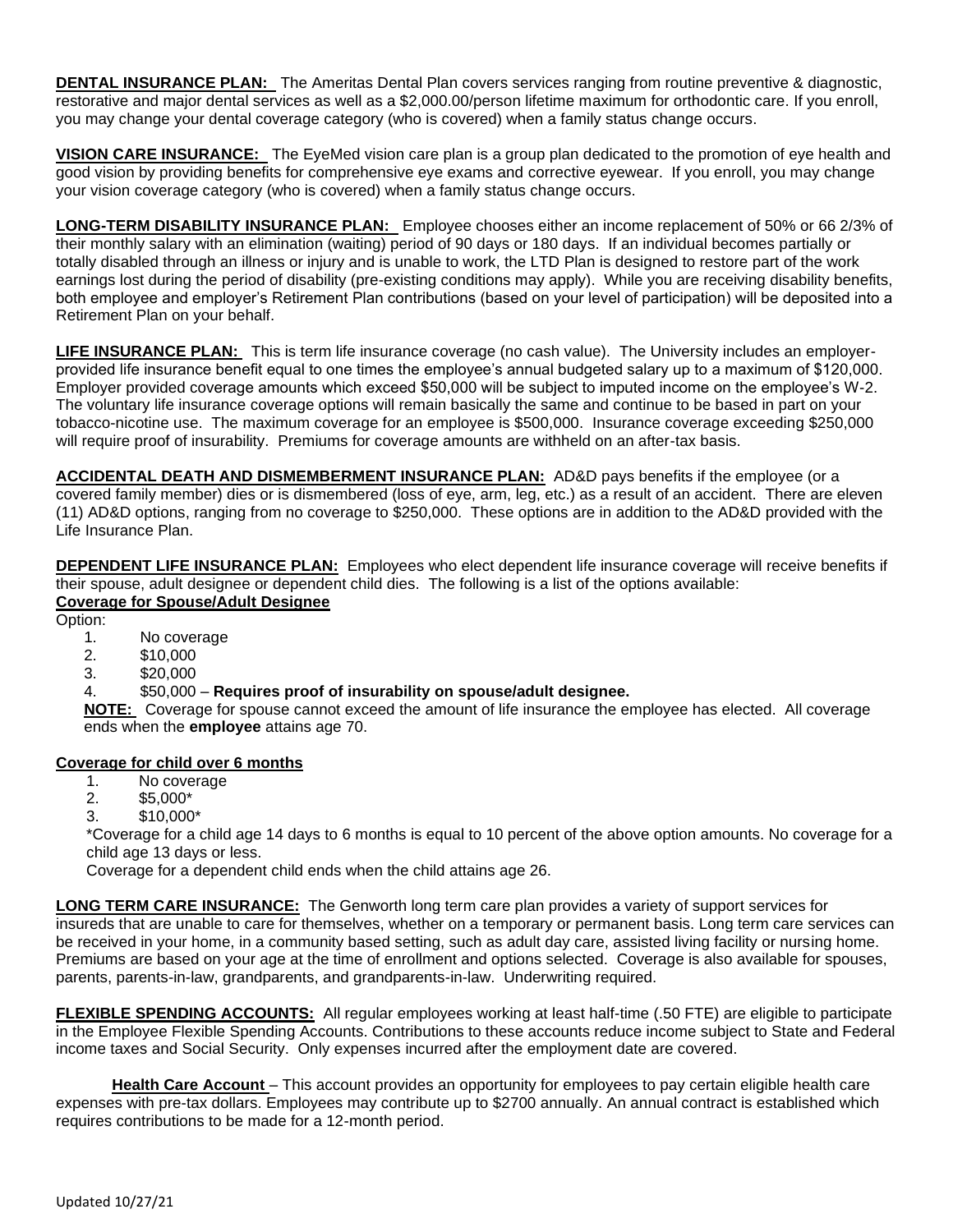**Dependent Care Account** – Employees can use this account to pay dependent care expenses with pre-tax dollars if dependent care is necessary in order for the employee and their spouse to work. Covered expenses include day care services for children under age 13, or other dependents who can be claimed for tax purposes who are physically or mentally incapable of self-care, such as elderly parents who require support. Employees may contribute up to \$5,000 annually (married employees, who are both employed by the University and are eligible to participate, may contribute up to an annual combined maximum of \$5,000.)

*NOTE: If employees do not spend all the money in their Flexible Spending Account during the calendar year, any*  remaining balance must be forfeited. If employees participate in both the Health Care and Dependent Care Accounts, *they cannot use money from one account to cover expenses in the other account.*

**UNIVERSITY OF NEBRASKA BASIC RETIREMENT PLAN SUMMARY – 401(a):** In order to enroll in the Basic Retirement Plan, an employee must be employed in a regular budgeted position and have an employment status equal to one-half time equivalency (.50 FTE) or greater and must meet eligibility requirements. **Participation is voluntary if the employee is age 26 and has completed two years of service. Participation is mandatory at age 30 after completing two years of service.** Credit for service completed with a prior employer, whose primary purpose or activity provided a formalized program of education, will be considered in determining eligibility. You may invest contributions with TIAA-CREF and Fidelity Investments.

Beginning September 1, 2018, new NU employees who satisfy the existing retirement plan eligibility requirements will enter the Basic Retirement Plan on a **semi-annual enrollment, either September 1 or February 1**. For instance, an employee hired in October 2018 would first be able to enter the retirement plan on Feb. 1, 2019. An employee hired in April 2019 would first be able to enter the retirement program on September 1, 2019. This change affects only new employees hired after September 1, 2018.

**CONTRIBUTIONS:** Both the employee and the University system make contributions to the Basic Retirement Plan based on a percentage of the employee's salary. All contributions, including those made by the University, are vested immediately and belong to the employee the day they enroll. All employee contributions are made on a pre-tax basis thus reducing the employee's federal and state income tax. Employees choose between two levels of participation:

|        | Employee<br>Contribution | University's |          |
|--------|--------------------------|--------------|----------|
|        |                          | Contribution | Total    |
| Tier 1 | 3.5%                     | 6.5%         | $10.0\%$ |
| Tier 2 | 5.5%                     | $8.0\%$      | 13.5%    |

\*Employees initially electing Tier 1 may change to Tier 2 prior to June 1 of each year. No change will be permitted from Tier 2 to Tier 1.

**UNIVERSITY OF NEBRASKA SUPPLEMENTAL RETIREMENT PLAN (SRA) SUMMARY 403(b):** Any employee, regardless of age or length of service (excluding fellowship and work-study students) may enroll in the Supplemental Retirement Plan. SRA contributions are voluntary and are made each pay period as a percent of compensation or a flat dollar amount (\$200 annual minimum) up to the IRS's maximum allowance. You may invest contributions with TIAA-CREF and Fidelity Investments. Employees may choose to contribute to a Traditional 403(b) option on a pre-tax basis or Roth 403(b) option on an after-tax basis. No University contribution is provided to the Supplemental Plan.

**UNIVERSITY OF NEBRASKA DEFERRED COMPENSATION RETIREMENT PLAN SUMMARY 457 (b):** Employees who are on track to contribute the maximum allowed to their SRA, can make additional voluntary contributions up to the IRS's maximum allowance. You may invest contributions with TIAA-CREF and Fidelity Investments. This is a pre-tax deduction. No University contribution is provided.

**SOCIAL SECURITY:** In addition to the Basic Retirement program, Supplemental Retirement program, and Deferred Compensation Retirement program, the University of Nebraska at Kearney participates in the Federal Social Security Program. The University withholds the appropriate amount of income from the employee's paycheck for Social Security. The University matches this amount and the sum is then credited to the employee's social security account.

### **OTHER BENEFITS:**

**Direct Deposit:** Direct Deposit is required for all employees.

**Credit Union Deductions:** Employees may make voluntary deposits or loan payments to the Trius Federal Credit Union through payroll deductions.